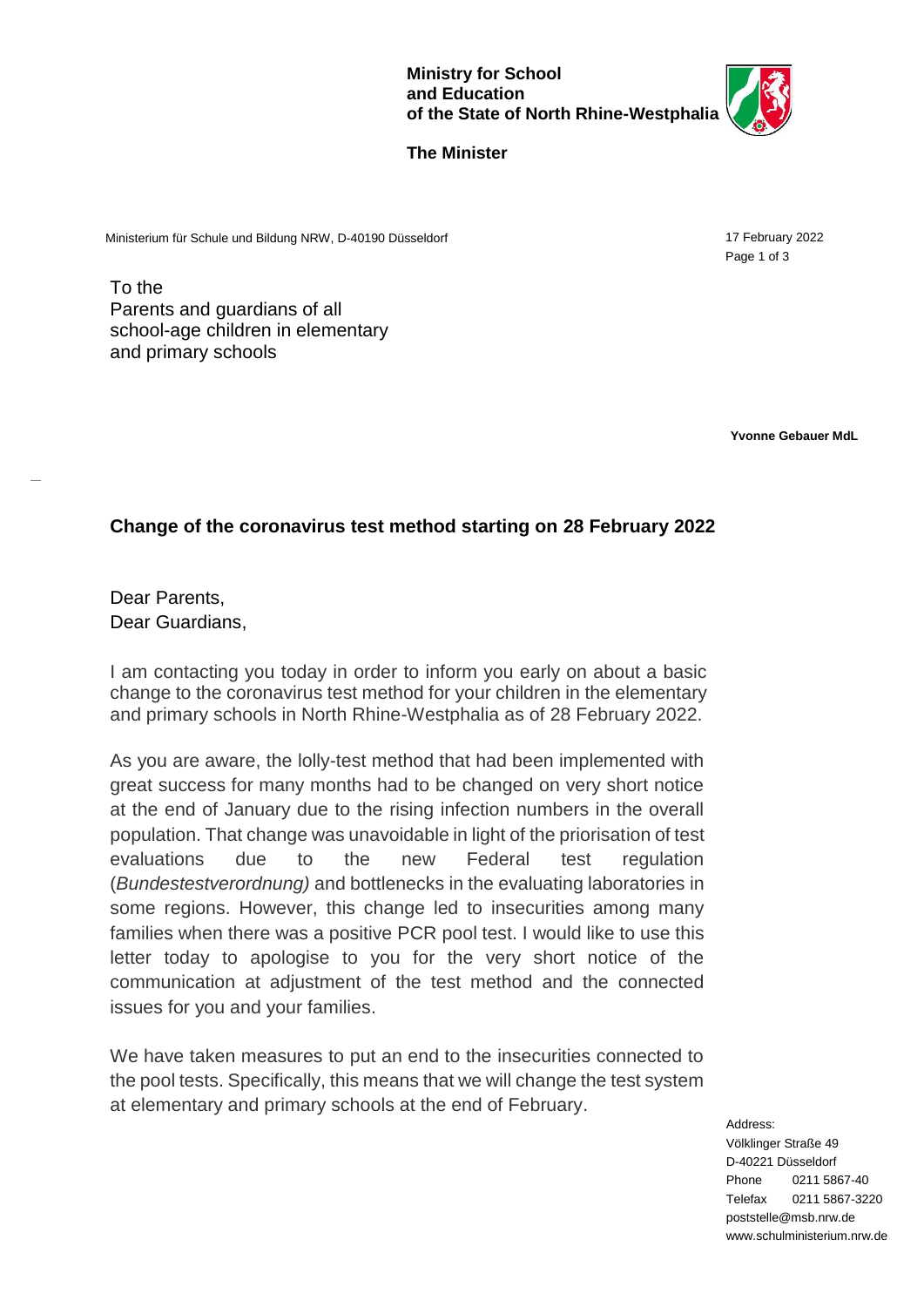From Monday, 28 February 2022, onwards, only pupils not yet immunised, i.e., those children who are not fully vaccinated or recovered, will perform an antigen self-test thrice per week outside of school, i.e., usually at home.

The non-immunised pupils will receive antigen self tests from school that they need to use to test themselves with your help at home on Mondays, Wednesdays, and Fridays. The tests can be done on the evening before.

You as parents represent once that the three weekly tests will be performed regularly and properly when the new test method begins. You must have your child bring the corresponding confirmation to school by 28 February 2022. Alternatively, you can continue to submit the certification from a test office that a negativeantigen rapid test has been performed (so-called citizens' test ("*Bürgertest*"). Such a citizens' test is valid for 24 hours as well.

If there is any justified suspicion of a possible coronavirus infection regarding a child in school (e.g., due to indications of insufficient testing or existing symptoms), the school may perform an antigen self-test in the specific situation at the beginning of lessons.

The antigen self tests will be provided by the state and distributed to you or your children through the schools. The schools will inform you about the precise procedure.

I trust in your own responsibility and assume that you will only send your children to school with negative test results.

Furthermore, the test requirements for already immunised pupils are withdrawn from Monday, 28 February 2022, onwards. Your fully vaccinated or recovered children can, however, continue to participate in the test on a voluntary basis. This is strictly your own decision. You will receive these tests from the schools as well.

I am aware and regret that you as families and your children have been facing special challenges time and time again during the pandemic. Our young people in particular had to do without so many things that are part of growing up. I would like to assure you that I will continue to do everything I can to keep the burden for the children as low as possible and to permit them to attend school, which is very important, at the same time.